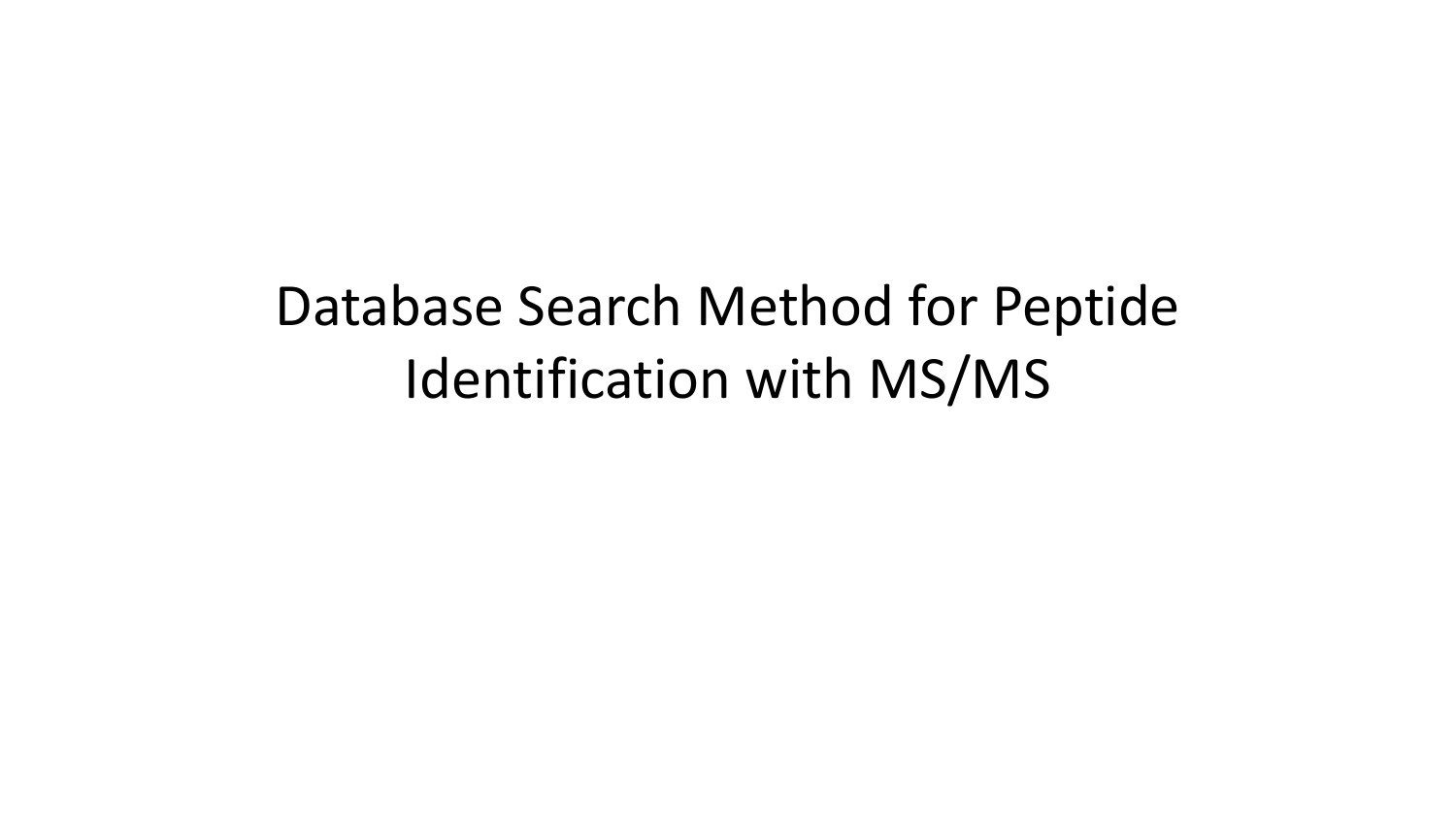# Tandem Mass Spectrometry

- Tandem MS combines different mass analyzers. E.g. Q-Tof.
- Quadrupole can run in either ion guide or ion filter modes.
- To measure the precursor ions
	- Quadrupole in ion guide mode
	- Collision off
- To measure the fragment ions of a precursor ion
	- Quadrupole to select the target m/z
	-

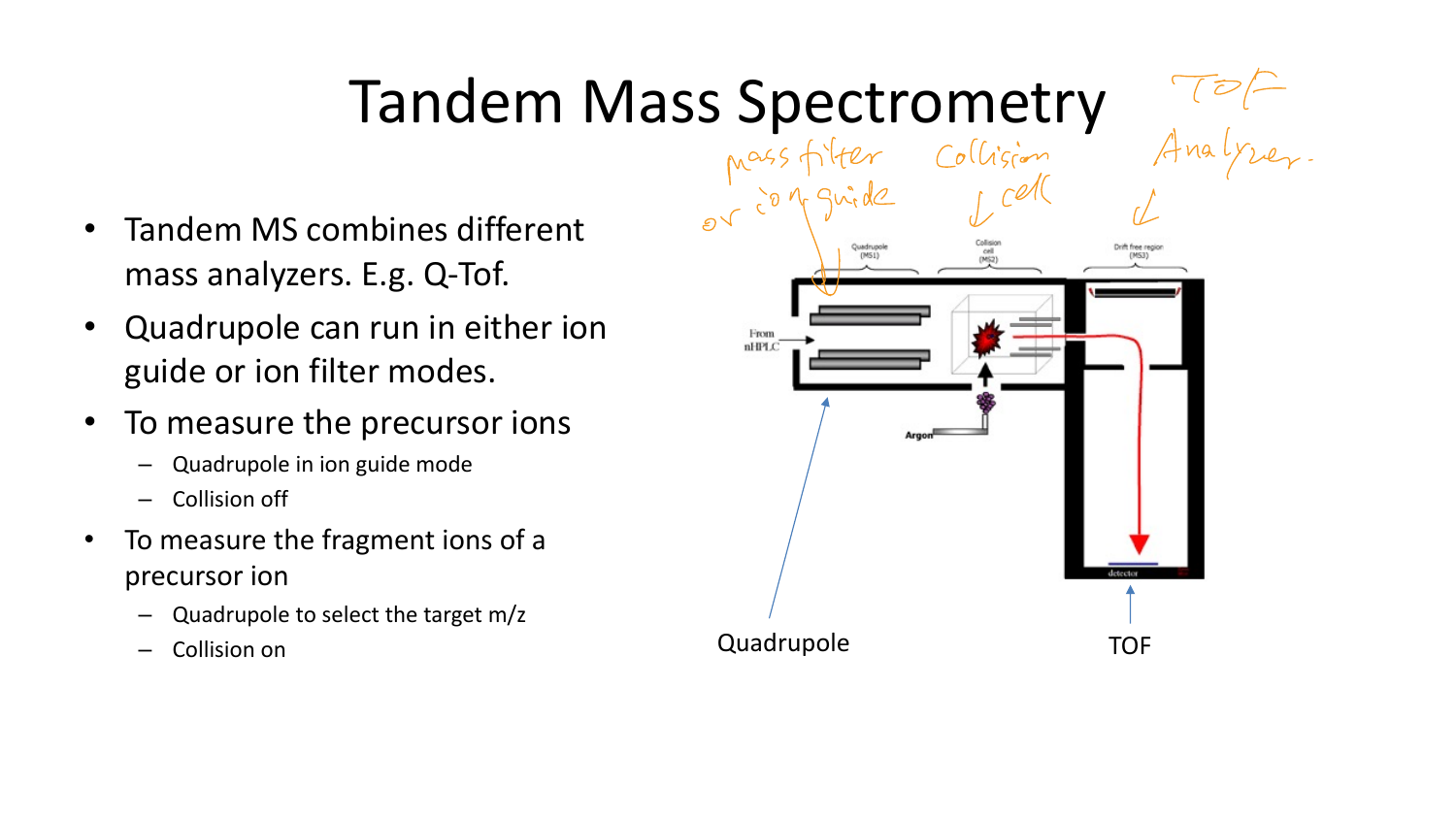### Tandem Mass Spectrometry Procedure



- Step 1. All precursor ions are measured to produce the survey scan.
- Step 2. A precursor ion is selected (by m/z) and fragmented. All fragment ions are measured to produce the tandem MS scan (also called as MS/MS or MS2 scan).
- Repeat Step 2 a few times. Then go back to Step 1.

DDA

Note: For each MS2 spectrum, we additional know the precursor m/z.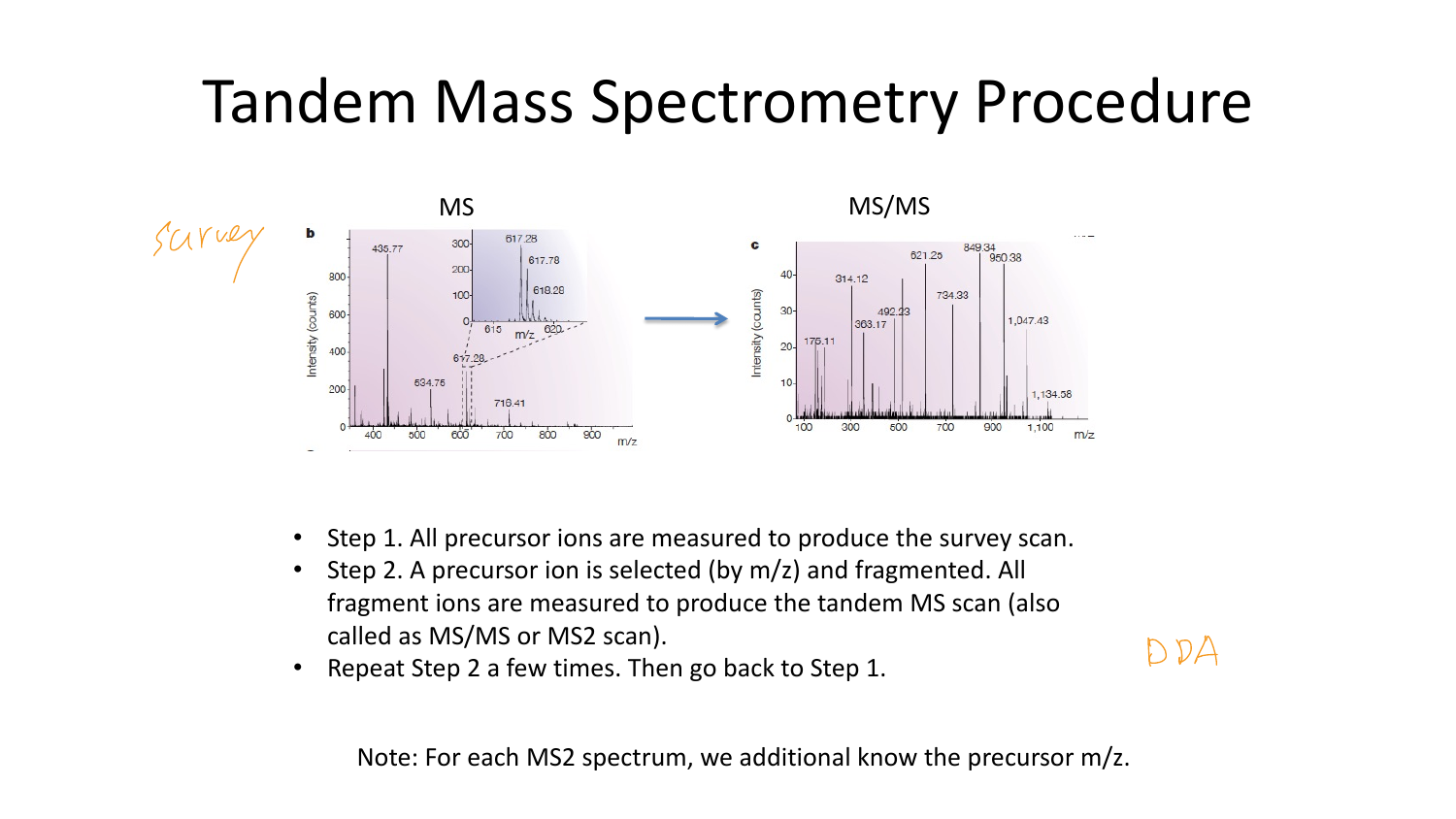## Orbitrap QE-HF



An actual instrument may consist many components for better sensitivity, accuracy, throughput and robustness. The figure illustrate the main components of an Orbitrap QE-HF instrument made by ThermoFisher Scientific.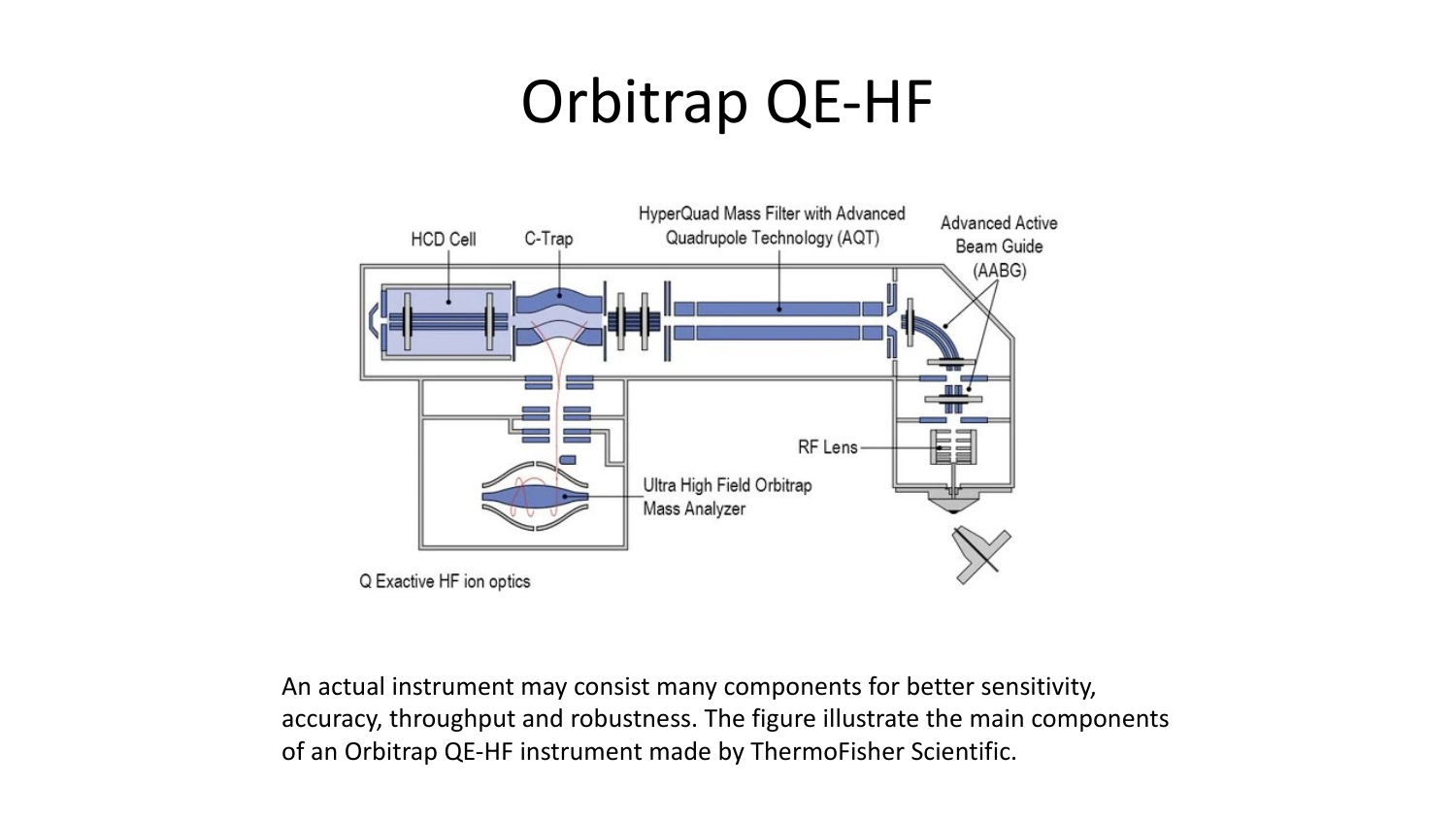#### Peptide-Spectrum Match

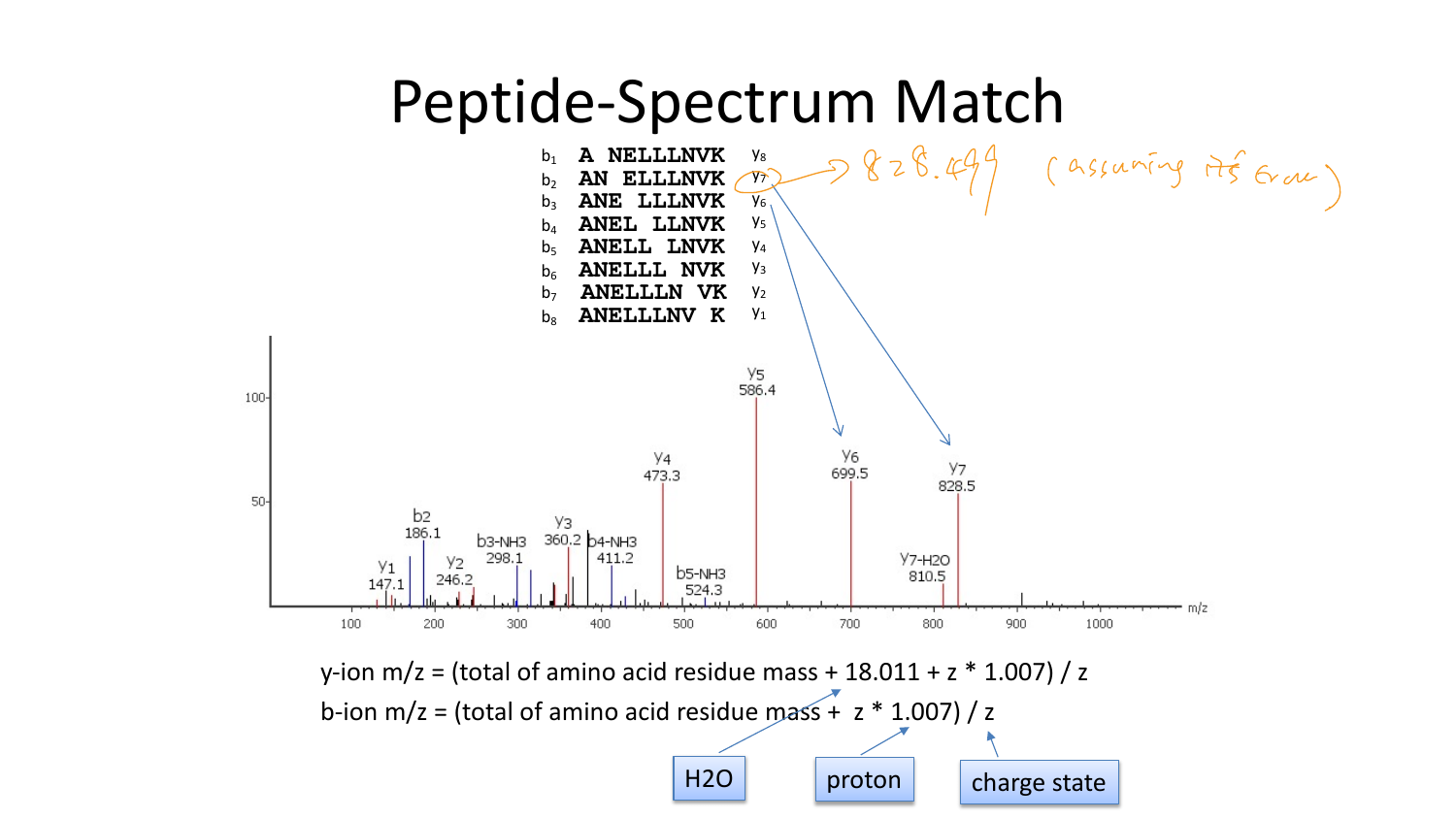# Mass Error Tolerance

- Peak matching allows certain mass error tolerance (due to instrument measurement errors).
- Error can be specified either in Da or in ppm (part-per-million).
- ppm error  $=$  1e6  $*$  (observed mass theoretical mass)/theoretical mass I measurement errors).<br>
Person parameter in Da or in ppm<br>
1e6 \* (observed mass – theoreti
- Different instrument has different error tolerance:
	- Low resolution: often 0.5-1 Da
	- High resolution: often 1-20 ppm
- Precursor ions and fragment ions often have slightly different error tolerances.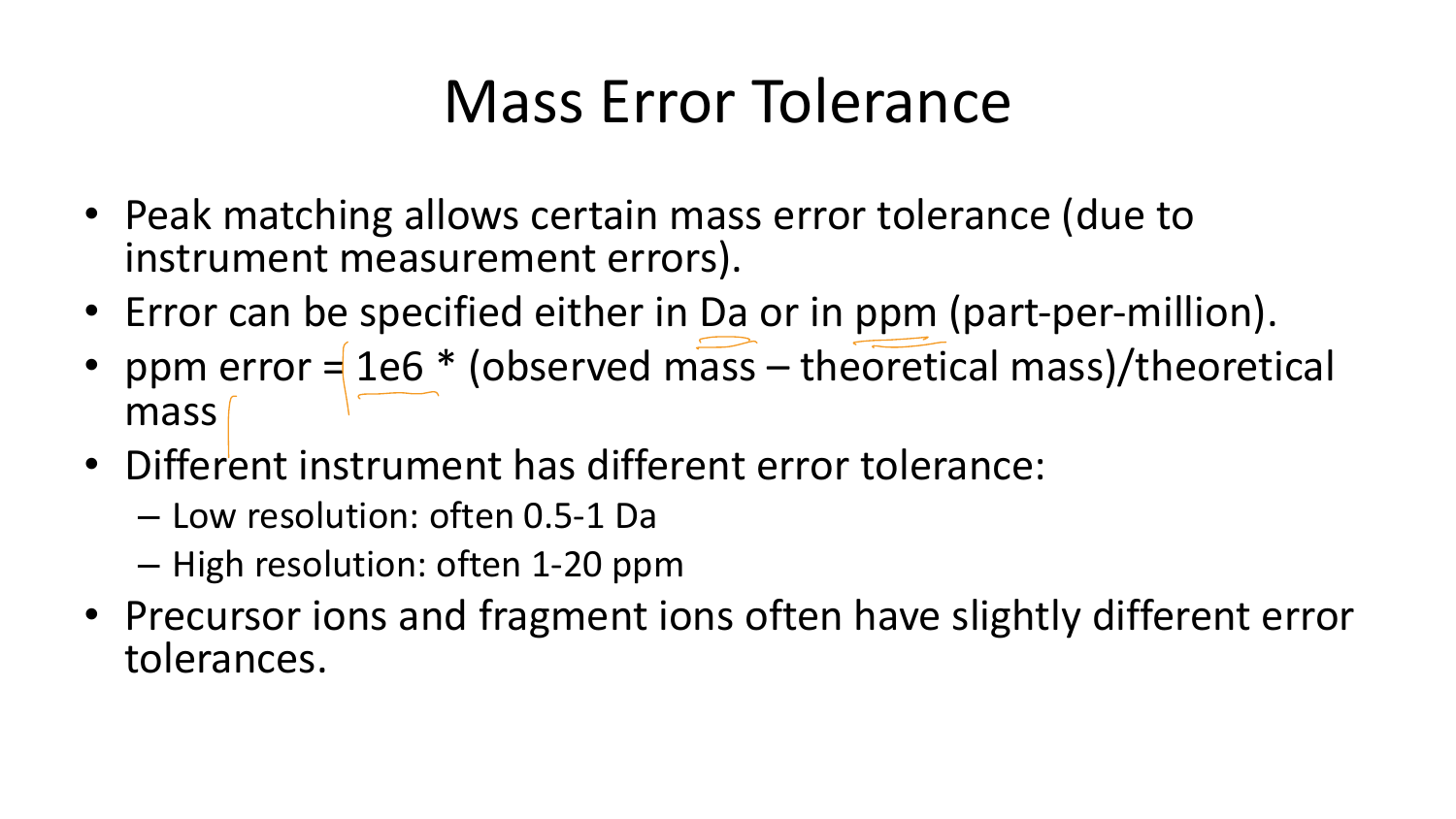# Search Through Database

>sp|P02769|ALBU\_BOVIN Serum albumin OS=Bos taurus GN=ALB PE=1 SV=4 MKWVTFISLLLLFSSAYSRGVFRRDTHKSEIAHRFKDLGEEHFKGLVLIAFSQYLQQCPFDEH VKLVNELTEFAKTCVADESHAGCEKSLHTLFGDELCKVASLRETYGDMADCCEKQEPERNEC FLSHKDDSPDLPKLKPDPNTLCDEFKADEKKFWGKYLYEIARRHPYFYAPELLYYANKYNGVF QECCQAEDKGACLLPKIETMREKVLASSARQRLRCASIQKFGERALKAWSVARLSQKFPKA EFVEVTKLVTDLTKVHKECCHGDLLECADDRADLAKYICDNQDTISSKLKECCDKPLLEKSHC IAEVEKDAIPENLPPLTADFAEDKDVCKNYQEAKDAFLGSFLYEYSRRHPEYAVSVLLRLAKEY EATLEECCAKDDPHACYSTVFDKLKHLVDEPQNLIKQNCDQFEKLGEYGFQNALIVRYTRKV PQVSTPTLVEVSRSLGKVGTRCCTKPESERMPCTEDYLSLILNRLCVLHEKTPVSEKVTKCCTE SLVNRRPCFSALTPDETYVPKAFDEKLFTFHADICTLPDTEKQIKKQTALVELLKHKPKATEEQL KTVMENFVAFVDKCCAADDKEACFAVEGPKLVVSTQTALA

1. Use the enzyme digestion rule to cut each protein into peptides

MKWVTFISLLLLFSSAYSRGVFRRDTHKSEIAHRFKDLGEEHFKGLVLIAFSQYLQQCPFDEHVKL

2. For each peptide, compare with the spectrum to see how well they match.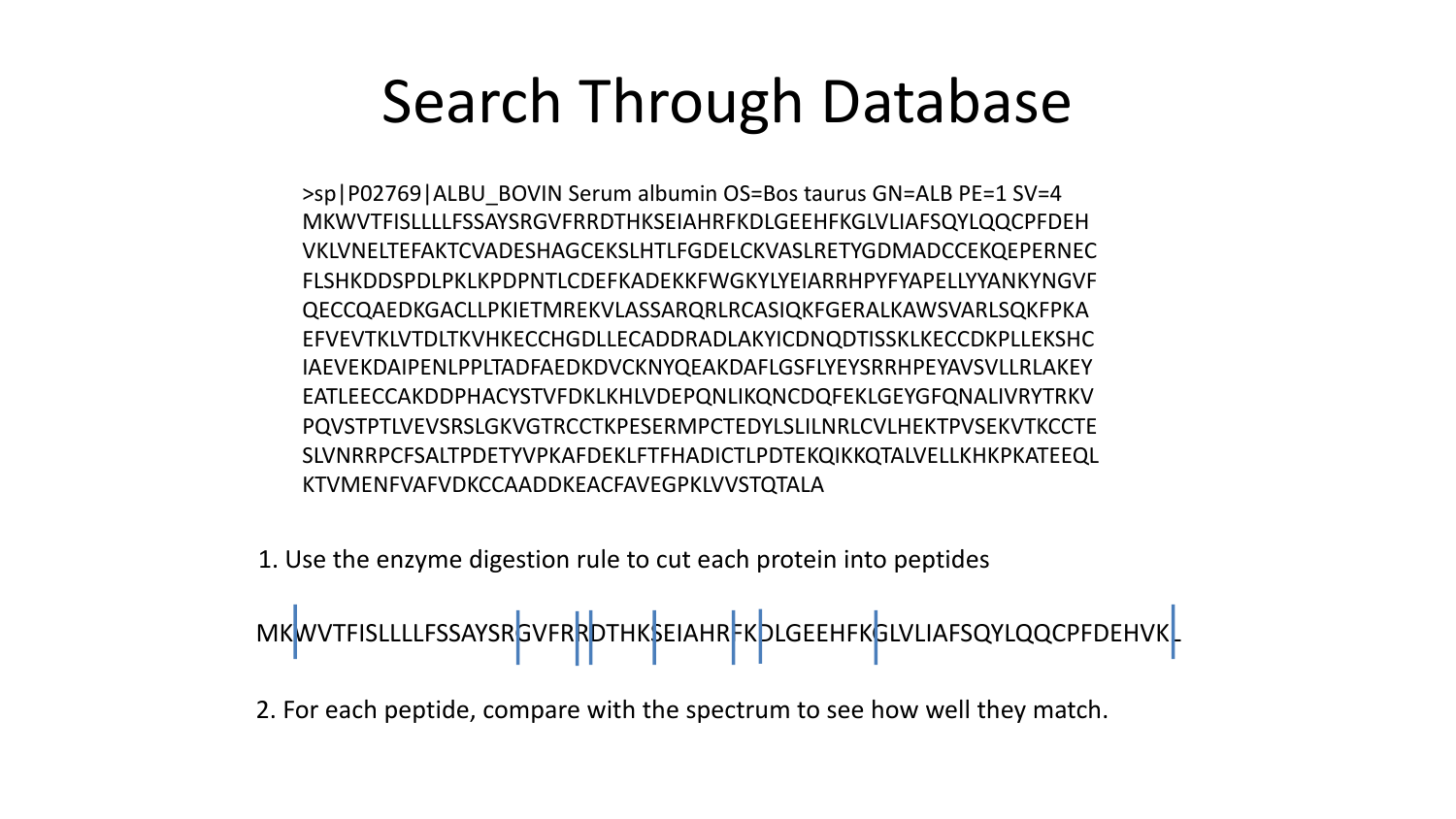# An Empirical Score

- y-ion  $m/z$  at charge one = total residue mass  $+$  19.0178.
- Find approximate matching peak. Assume relative intensity = x.
- Relative intensity = current\_peak\_intensity / max\_peak\_intensity.

• Score contribution = max 
$$
\begin{cases} \log_{10} 100 \cdot x, & \text{if } x > 0.01 \\ 0, & \text{otherwise} \end{cases}
$$

- Add up all score contributions of all y-ions.
- Better score functions will be discussed later.